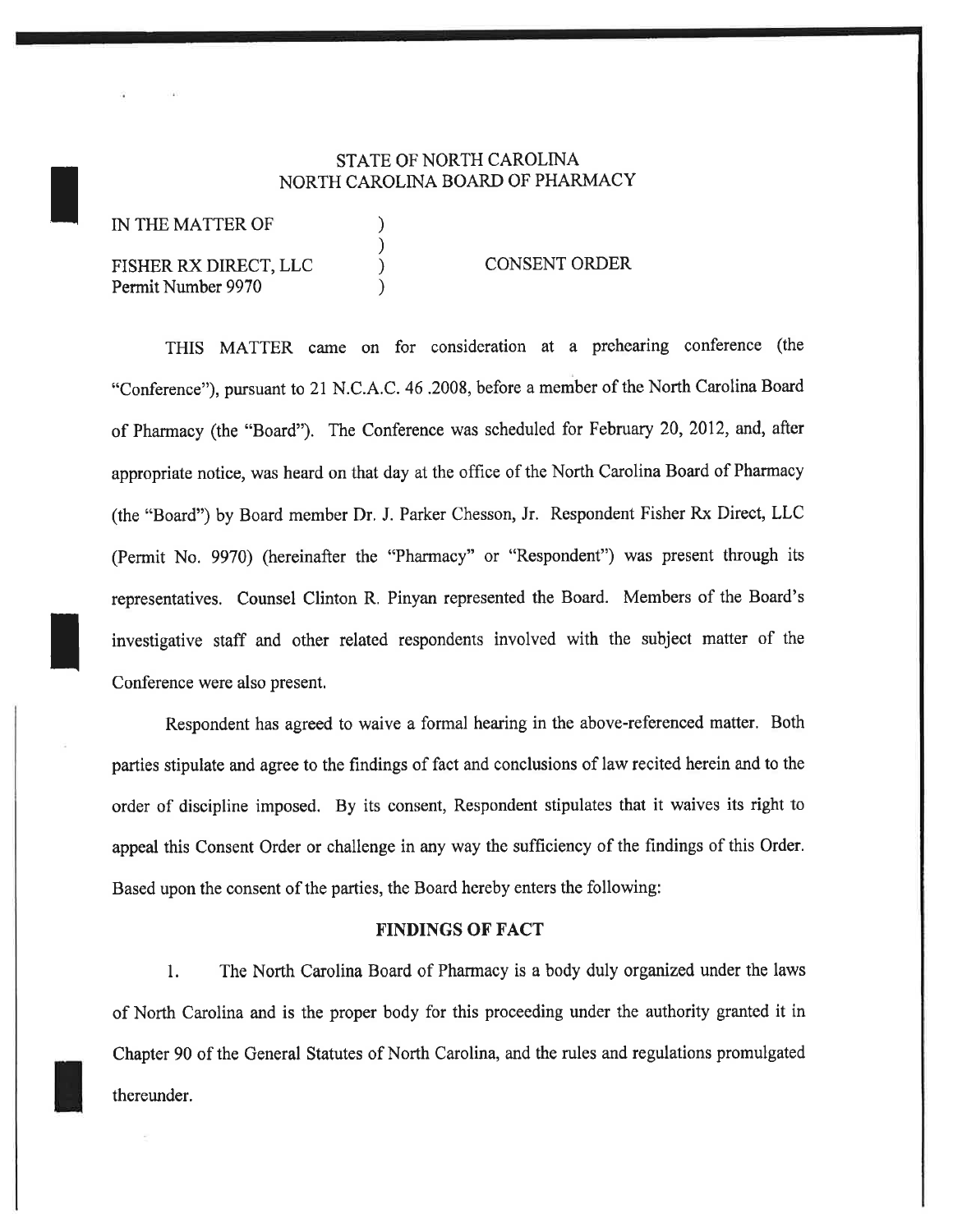2. On December 17,2007, the Board issued permit number 9970 to the Pharmacy, which is located at 1157-1 East Marion Street, Shelby, North Carolina. The Pharmacy opened in January 2008.

3. From its inception, R. Ph. Cynthia Fisher (License No, 17782) ("R. Ph. Fisher") has been a part owner of the Pharmacy and, until July 15, 201I, she served as its pharmacist-manager. During the relevant time period, R, Ph. Fisher's mother, Barbara Fisher ("Technician Fisher"), was a technician and part owner of the Pharmacy.

4. As described further herein, during R. Ph, Fisher's service as pharmacist-manager, the Pharmacy failed to adequately supervise technicians and other employees, R, Ph. Fisher generally abdicated the responsibilities required of <sup>a</sup> pharmacist-manager, and the Pharmacy permitted Technician Fisher to exercise many of the supervisory responsibilities required of a pharmacist-manager,

5, During R. Ph. Fisher's service as pharmacist-manager, the Pharmacy failed to provide adequate security measures and failed to maintain an appropriate inventory control system to detect and prevent the diversion of controlled substances at the Pharmacy.

I

I

6. As a result, a substantial number of controlled substances were diverted from the Pharmacy. Between January 2008 and June 2011, approximately 97,450 dosage units of controlled substances were diverted from the Pharmacy, including Morphine (a schedule II controlled substance), Oxycodone (a schedule II controlled substance), Hydrocodone/APAP (a schedule III controlled substance), Suboxone (a schedule III controlled substance) and Alprazolam (a schedule IV controlled substance). In addition, non-controlled, legend drugs, including Levitra, were diverted from the Pharmacy,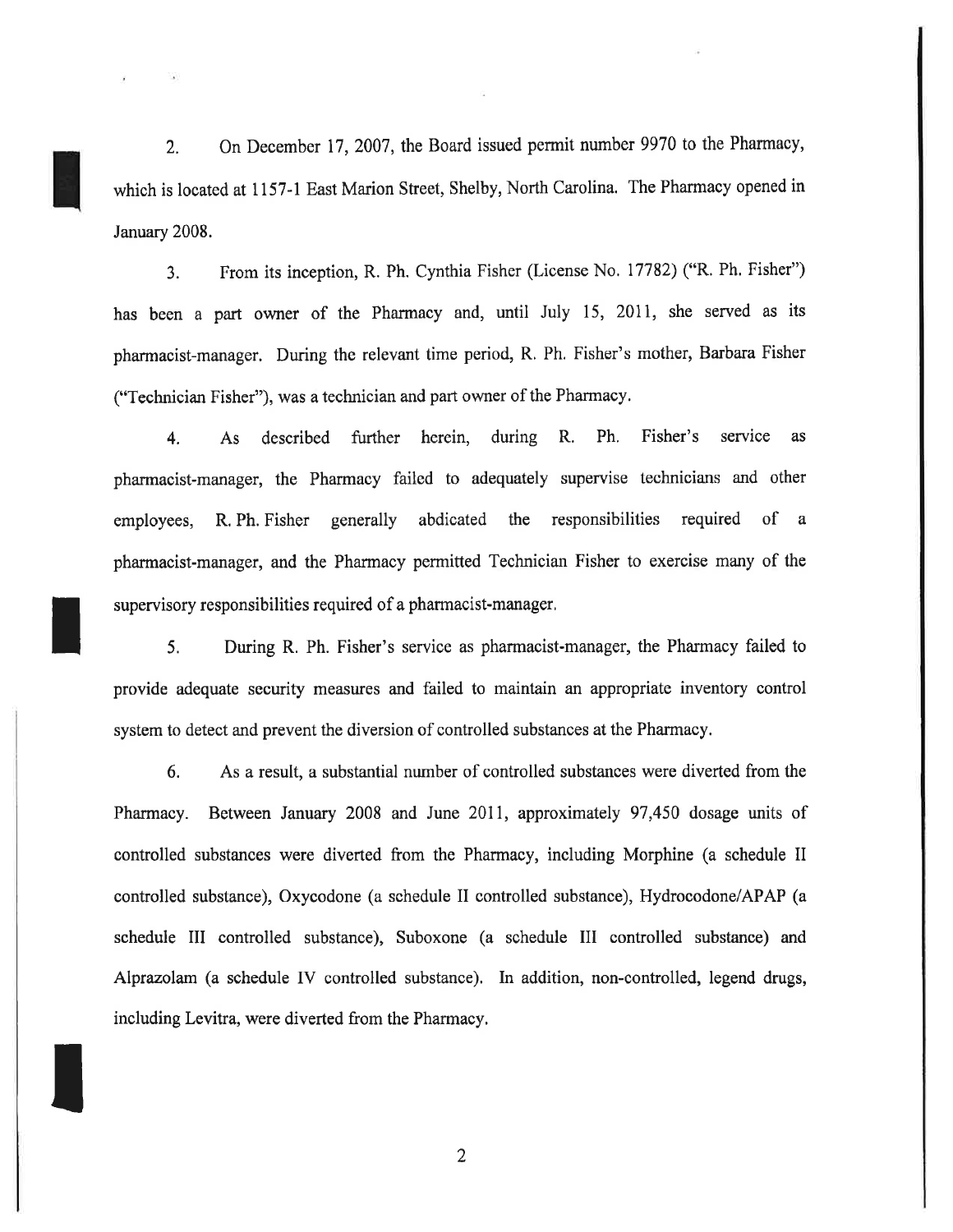7. These drugs (or the vast majority of them) were diverted by Technician Fisher to sell on the streets. Technician Fisher diverted whole stock bottles of drugs, as well as drugs that were to be returned to stock. In part, Technician Fisher diverted the drugs by providing them to a friend who entered a back offrce area of the Pharmacy where drugs were stored and removed the drugs  $-$  often in large quantities  $-$  in shopping bags. R. Ph. Fisher testified that, at the time, she did not see anything unusual about the visits by Technician Fisher's friend to an area of the Pharmacy where drugs were stored. In addition, R, Ph, Fisher testified that she was not aware that Technician Fisher had any role in processing drugs that were being returned to stock at the Pharmacy,

I

I

I

8. In September and October 2010, the Pharmacy filled nine controlled substance prescriptions for out-of-state patients, written by out-of-state physicians, under circumstances that should have reasonably given the Pharmacy reason to believe that the prescriptions were invalid.

9. On October 1,2010 and October 6, 2010, the Pharmacy filled two separate <sup>120</sup> dosage-unit Oxycodone prescriptions for one out-of-state patient from an out-of-state physician, dispensing well in excess of a normal therapeutic dosage (even if the prescriptions had been valid).

10. Between August 2010 and March 2011, the Pharmacy employed H.L., a delivery driver who was permitted to perform the functions of a technician without being registered with the Board. Although Pharmacy employees testified that H.L, routinely counted pills and entered prescriptions, R. Ph. Fisher testified that she was unaware that he was doing so.

ll. In March 2011, employees of the Pharmacy suspected that H.L. was diverting drugs. Although Technician Fisher terminated H.L. based upon these suspicions and

J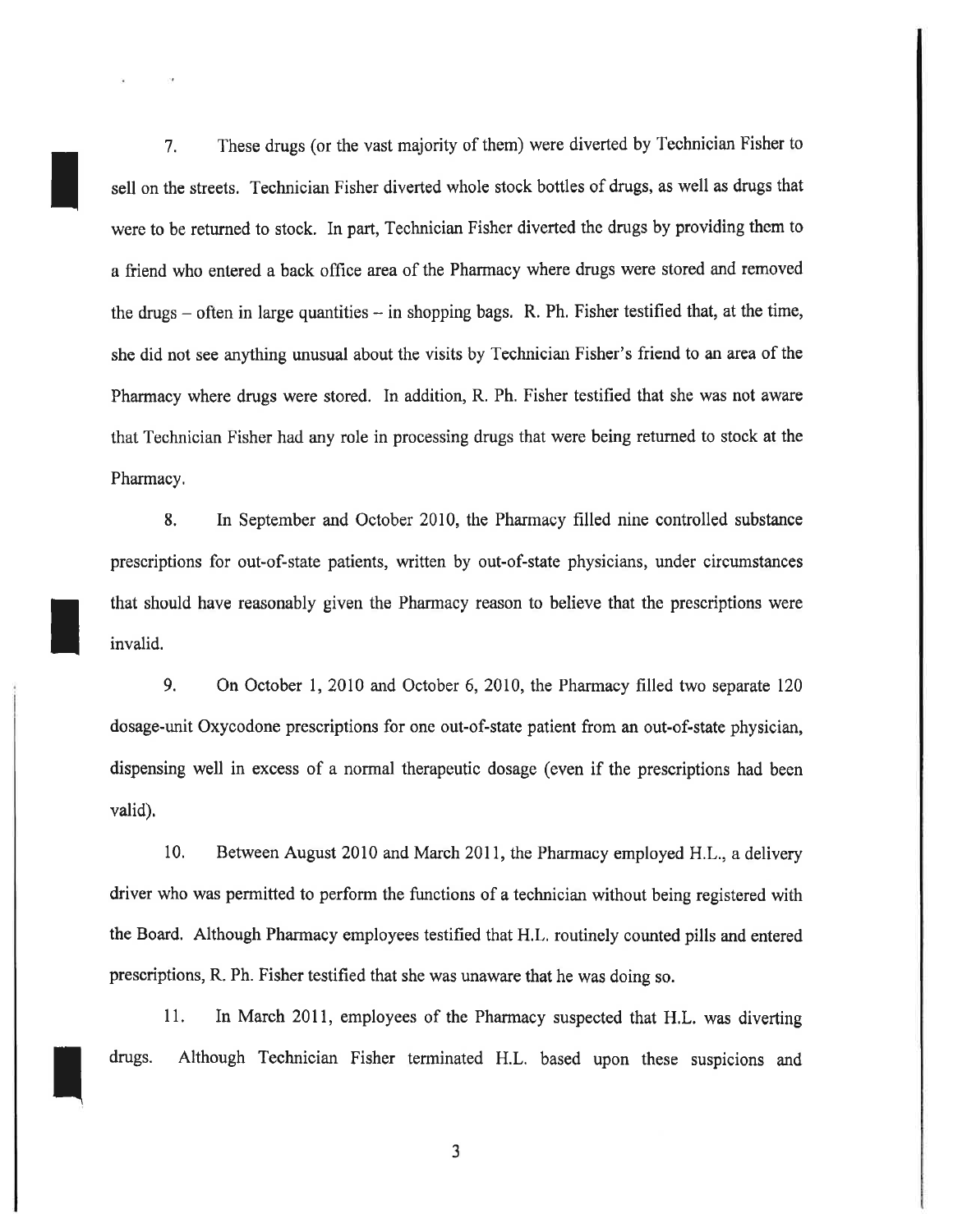R, Ph, Fisher was informed of these suspicions, the responsible pharmacists at the Pharmacy failed to investigate whether there had been any losses. R. Ph, Fisher acknowledged that, had she investigated the suspicions of diversion by H.L., she might have earlier discovered the largescale diversion by Technician Fisher.

I

I

I

12. As of July 15, 2011, the Pharmacy had failed to complete any biennial inventory of controlled substances at the Pharmacy, even though it had been open for three and a half years, It furthermore failed to do so even after, on April 26,2011, the Pharmacy had been cited by the Board for failing to perform an inventory and had been instructed to perform an inventory. R. Ph. Fisher testified that, by July 15, 2011, technicians had performed the counting required to complete the biennial inventory, but the inventory had not been completed.

13, At points between January 2008 and July 2011, employees at the Pharmacy improperly and negligently kept a stash of expired medications in an cabinet marked for "store use" and permitted employees to access and consume those medications (notwithstanding that they were expired) without presenting valid prescriptions and without proper records being kept of the meclications dispensed. Those medications included at least one controlled substance, Gani-Tuss NR (a schedule V controlled substance), R. Ph. Fisher testified that she was not aware of the practice and did not know what was in the "store use" cabinet. The Board finds that it was unreasonable for the Pharmacy, through its pharmacist-manager, to be unaware of these facts,

14. At points between January 2008 and July 2011, the Pharmacy improperly and negligently kept expired medications in open display vases in the pharmacy, where they might be accessed by pharmacy employees, rather than disposing of the medications.

4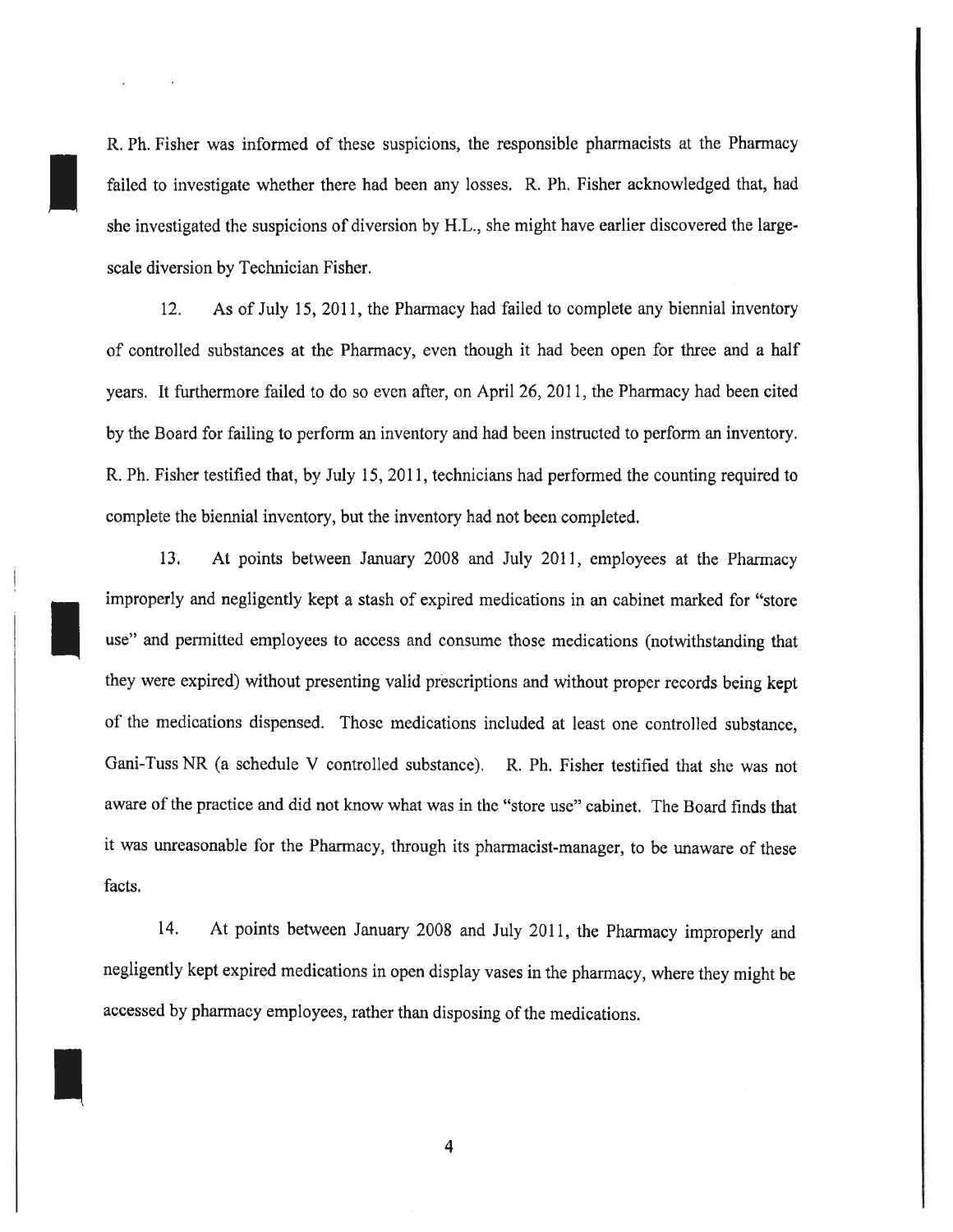### CONCLUSIONS OF LAW

I

I

I

1. The evidence demonstrates that the Pharmacy violated the following statutes and rules: N.C. Gen. Stat. §§ 90-85.15A(b), 90-85.29, 90-85.30, 90 85.38(b), 90-85.40(a), (b) and (f), 90 106, 90-108, 106-122, 106-134 and 106 134.1; 21 N.C.A.C. 46 .1801, 46 .1802, 46 .1804, 46.1805, 46.2501 and 46.2502(a), (d) and (e); 21 U.S.C. §§ 331, 829 and 842; and 21 C.F.R. §§ 1304.03, 1304.04, 1304.11, 1304.21 and 1304.22.

2. Respondent admits that the conduct in this matter constitutes sufficient grounds for disciplinary action on its permit under N.C. Gen. Stat. § 90-85.38(b).

Based upon the foregoing, and with the consent of the parties, IT IS THEREFORE ORDERED that Respondent Pharmacy's permit (Permit No, 9970) is hereby SUSPENDED for SEVEN (7) DAYS, but that suspension is STAYED for TWO (2) YEARS from the date that this Order is accepted by the Board, upon the following conditions:

1. Respondent shall Respondent shall violate no laws governing the practice of pharmacy or the distribution of drugs,

2. Respondent shall violate no rules or regulations of the Board.

3, Respondent shall be subject to random and unannounced inspections by Board staff and investigators. Respondent shall cooperate with the Board, its attorneys, investigators and other representatives in any investigation of compliance with the provisions of this Consent Order.

If Respondent fails to comply with any terms or conditions of this Order, the period of stay described above shall be lifted and, in addition, Respondent may be subject to additional disciplinary action by the Board.

5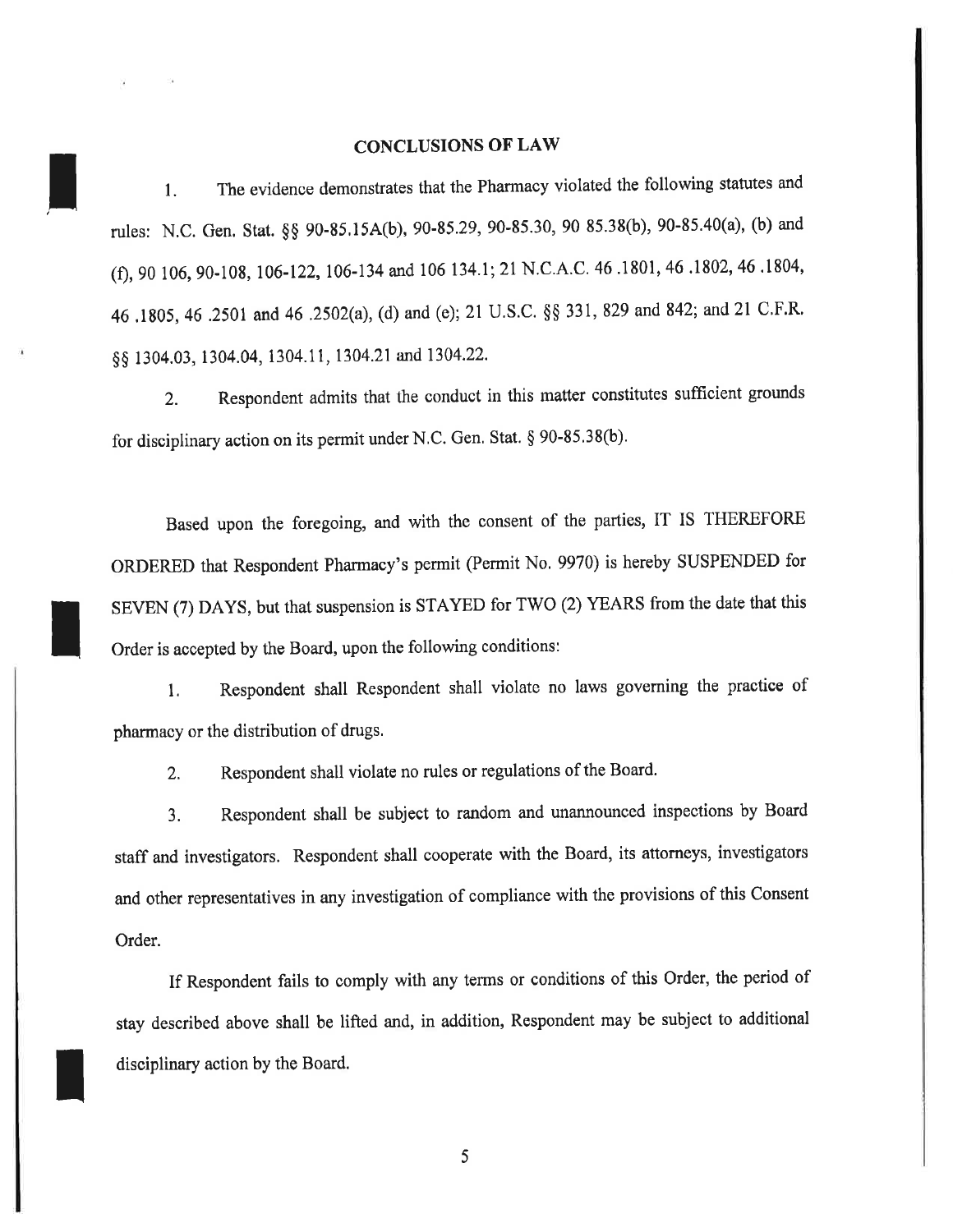This the  $\mathbb{Z}^{\mathcal{F}}$ day of March 2012.

NORTH CAROLINA BOARD OF PHARMACY  $By:$ Jack W. Campbell, IV